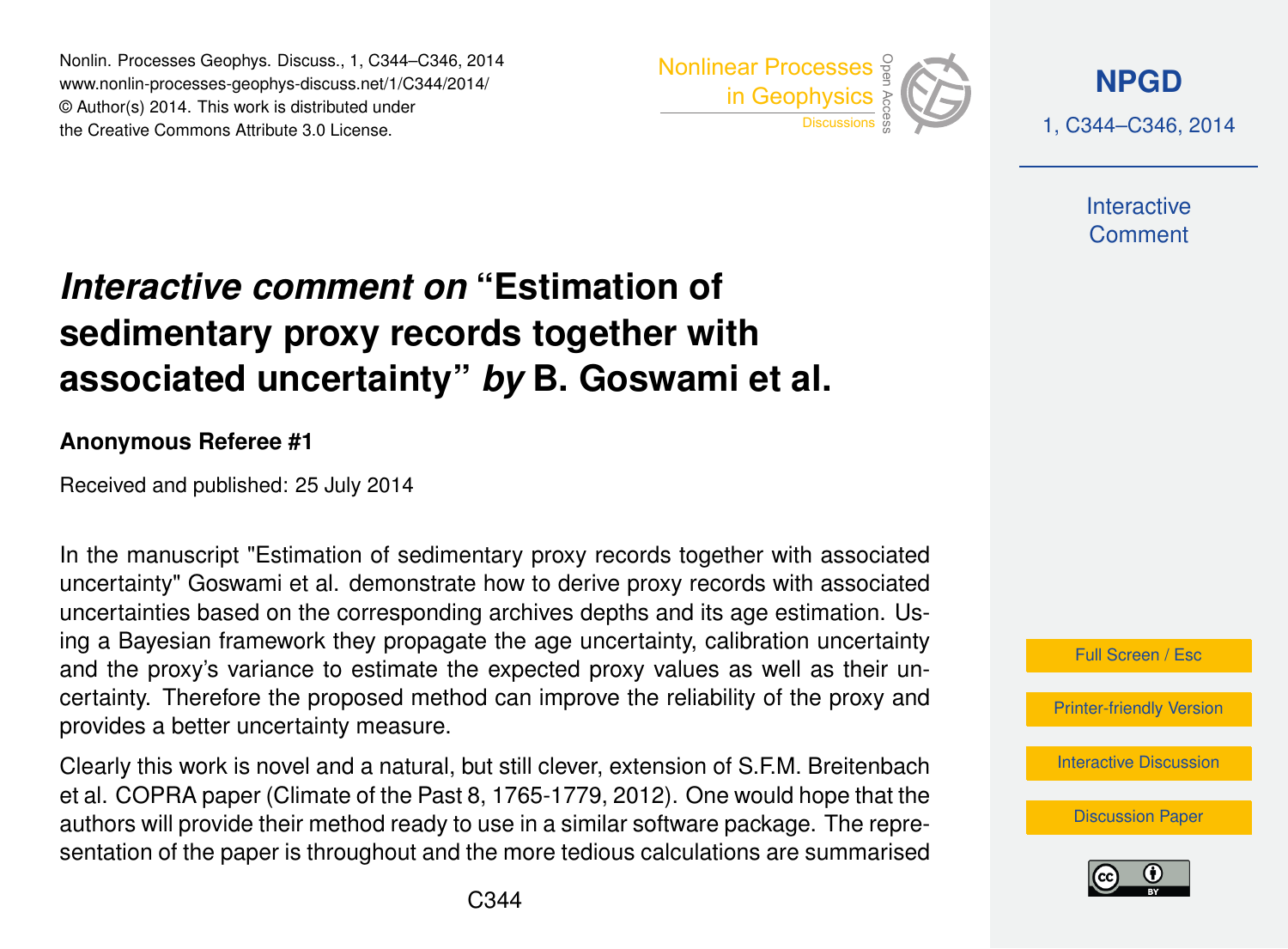in the appendix. Therefore scientists with some background in Bayesian statistics can easily check the method while the main text is free of lengthly mathematical arguments so that it still is accessible to researchers from a more applied field.

In my opinion one of the strong points of the paper is that the authors must have spent some time thinking about how to present their arguments. In Sec. II they provide the basic theory of their method and first of all clarify for which data sets their method can be used and in 2.2 list all the necessary assumptions behind their method. As a consequence researchers can assess their own data sets and immediately realise that they are missing for example the C14 calibration curve. In this sense the clear presentation could also be thought of as a tutorial for researchers in the field or laboratories on what data is needed for more advanced time series analysis.

The method developed in Sec. II is tested in Sec. III using a simulated stalagmite proxy and a simulated lake sediment core. Using simulated data for testing is good practice since direct comparisons between truth (the simulation) and the estimates are possible. Moreover the two examples chosen come with different uncertainties: while the lake core needs C14 calibration, the stalagmite is dated using U/Th and does not have age uncertainty. Consequently the reader realises the impact of the C14 calibration on the final uncertainty. Finally they apply their method using a real time series from Lake Lonar in central India. This analysis is quite interesting since two measurements are recorded after 1950 and therefore the "post-bomb" calibration has to be used along the "pre-bomb" calibration for the earlier measurement points. The discussion of the analysis is given in Sec. IV. While for the Lonar record they show that the C14 uncertainty plays a minor role for the overall uncertainty, the data analysis is used to demonstrate how to check the major sources of uncertainty. Following their analysis by setting C14 uncertainty to 0 in certain parts of the record one can evaluate whether it is worthwhile to get more data points in some particular part of the record to reduce the uncertainty.

Overall the paper is well written, addresses a major problem in time series analysis

1, C344–C346, 2014

**Interactive Comment** 



[Printer-friendly Version](http://www.nonlin-processes-geophys-discuss.net/1/C344/2014/npgd-1-C344-2014-print.pdf)

[Interactive Discussion](http://www.nonlin-processes-geophys-discuss.net/1/1023/2014/npgd-1-1023-2014-discussion.html)

[Discussion Paper](http://www.nonlin-processes-geophys-discuss.net/1/1023/2014/npgd-1-1023-2014.pdf)